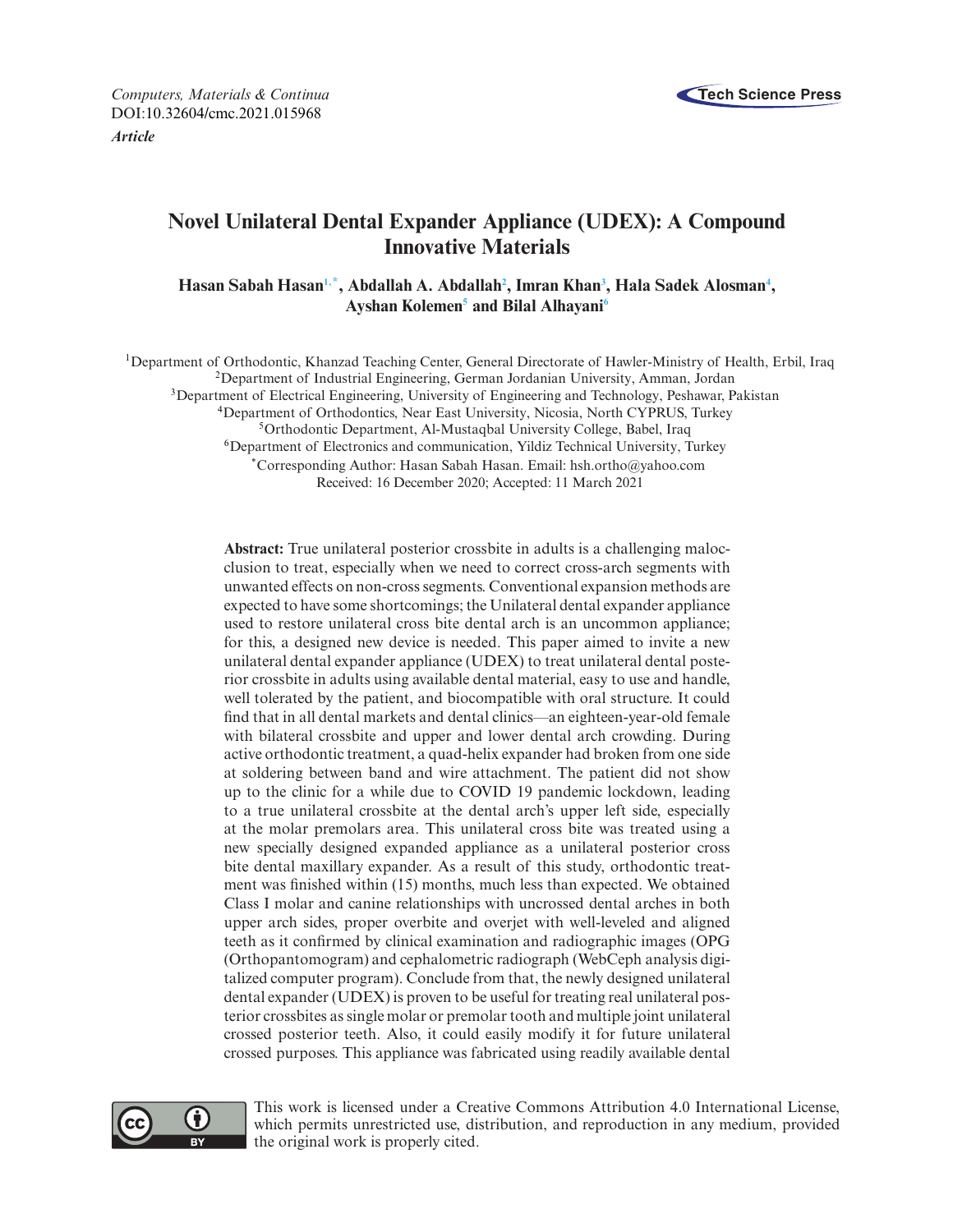material, well tolerated by patients, and reduced the need for excessive patient compliance. An orthodontist could fabricate devices, or cautious laboratory work is required; it can rapidly achieve favorable results.

**Keywords:** Unilateral crossbite; dental material; acrylic pads; wire bending; expander

# **1 Introduction**

Crossbite is a form of malocclusion where a tooth (or teeth) has a more buccal or lingual position (that is, the tooth is closer to the cheek or the tongue) than its corresponding antagonist tooth, the upper or lower dental arch. Posterior crossbite, which could be caused by skeletal, dental, or functional reasons, is one of the most common craniofacial disorders in transversal direction [\[1\]](#page-10-0).

Unilateral posterior crossbite is either functional or true unilateral posterior crossbite [\[2](#page-10-1)]. Unilateral posterior crossbite is a specific subdivision of this disorder specified by an arch deficiency. It may change the growing subjects' mandibular growth pattern and form asymmetric condylar height, resulting in facial asymmetry [\[3\]](#page-10-2). Unilateral posterior crossbite is not an uncommon malocclusion encountered in daily orthodontic practice. Several studies reported a prevalence that varied between 8% and 23% [\[4](#page-10-3)[–6](#page-10-4)]. Posterior crossbite etiology includes genetics, environmental and functional factors, and habits resulting from dental tipping, a skeletal deficiency, or a cleft palate. In a functional posterior crossbite, the presence of an occlusal interference causes a shift of the mandible upon closure [\[7](#page-10-5)[–10\]](#page-11-0).

However, early orthodontic treatment is controversial due to its cost-to-benefit ratio. Studies have reported that 50% of the crossbite cases treated in the primary dentition had to retreat in the early or late mixed dentition  $[8-11]$  $[8-11]$ . Early treatment has been recommended in crossbite cases because spontaneous correction is unusual  $[11-13]$  $[11-13]$ .

There are many ways to treat posterior crossbite correction regarding the causative factors, including maxillary arch expansion, removal of occlusal interferences, and elimination of functional shift. Early cross bite corrections lead to a stable and normal occlusion pattern and contribute to symmetrical condylar growth, harmonious TMJ movements, and overall growth in the mandible  $[14,15]$  $[14,15]$ . In true unilateral posterior crossbite, the aim should be to move selected teeth on the maxillary arch's constricted side. If conventional appliances used to treat unilateral posterior crossbite, the maxillary dental arch would be expanded bilaterally, resulting in undesirable overexpansion of the unaffected side. Treatment of unilateral crossbite was performed by either slow palatal or rapid maxillary expansion, generally resulting in an unwanted overdevelopment of the side with normal pretreatment transversal relation with the mandibular teeth [\[16\]](#page-11-6). Therefore, it should increase the average side anchorage performance by suggesting cross elastics to the patient to overcome this problem [\[17\]](#page-11-7). There are many orthodontic bilateral expanders, but unfortunately, few studies are seeking unilateral dental expansion unless using more invasive methods of absolute skeletal anchorage, expansive unavailable materials, or need special laboratory equipment. This study designed a novel unilateral posterior dental maxillary expander appliance to correct true unilateral dental posterior cross bite without unwanted effect on the non-crossed side of the maxillary dental arch, from most available material in all dental clinic (cold cure acrylic resin (polymethyl methacrylate) and stainless steel (0.036-inch wire), orthodontic premolars and molars stainless steel bands).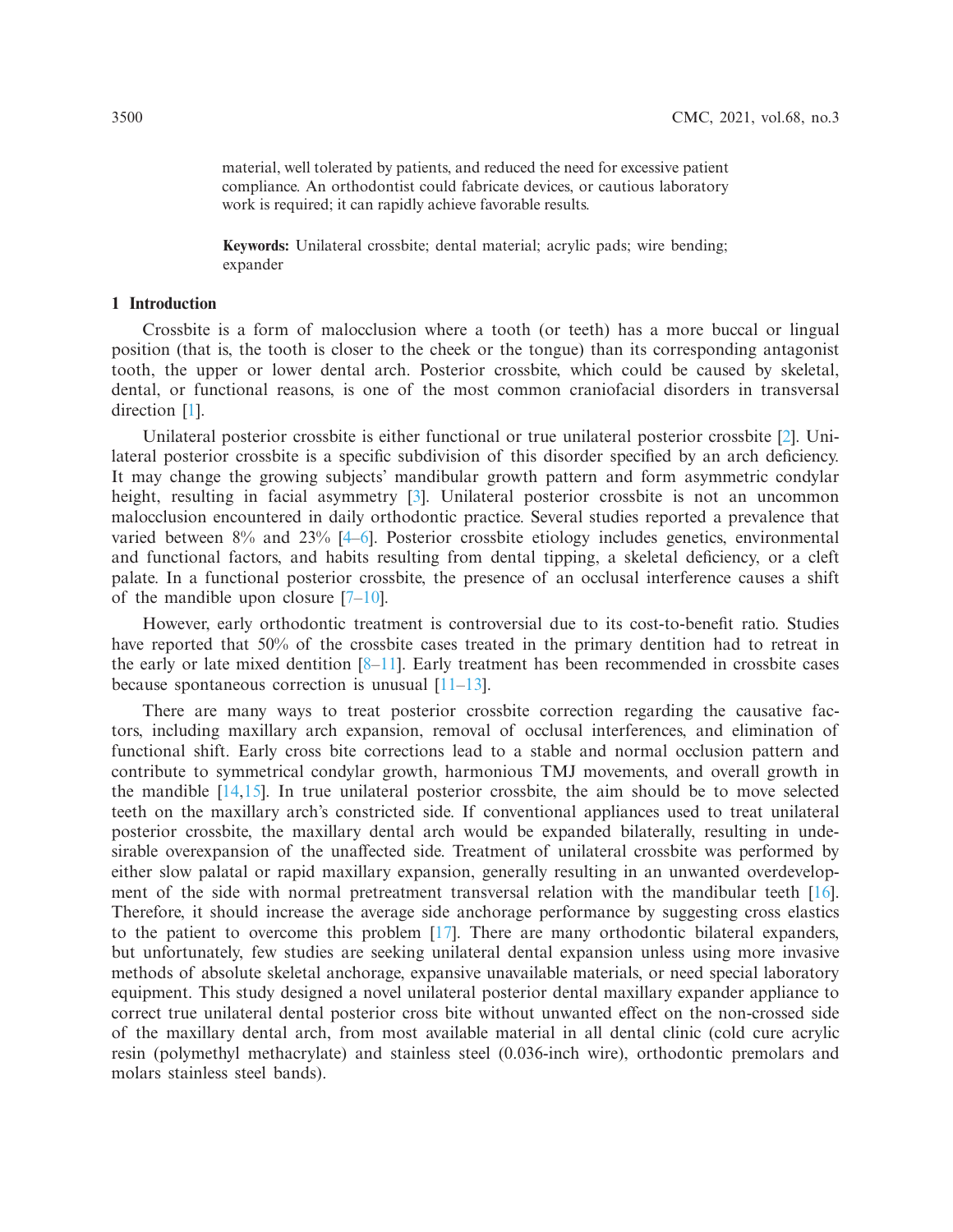#### *1.1 Treatment Objectives*

- To correct posterior crossbite via unilateral dental expander appliance (UDEX).
- To resolve upper and lower dental crowding and correct midline deviation.
- To achieve functional occlusion with maximum intercuspation, normal overbite, and overjet.

### *1.2 Alternative Approach*

A simple way to treat a true unilateral posterior crossbite is to use a removable appliance incorporated with finger springs. This type of treatment approach might be preferred when the posterior crossbite is unilateral and involves one tooth. Alternatively, a removable appliance with a jackscrew sectioned asymmetrically could be used [\[18](#page-11-8)[,19\]](#page-11-9). Sometimes, molars' clinical crowns' low height makes retention difficult and lessens the sufficient force necessary to produce maxillary expansion [\[20\]](#page-11-10).

Unfortunately, any removable appliance leaves the clinician dependent on patient cooperation and presents hygiene problems. Elastics can be attached from the buccal attachments of the maxillary teeth to the lingual attachments of the mandibular teeth. This is an appropriate treatment approach only when the mandibular teeth have erupted with buccal inclination [\[21\]](#page-11-11). Otherwise, a mandibular lingual arch must be inserted to avoid lingual tipping and constriction of the mandibular arch. Like removable appliances, elastics require patient compliance and might extrude the involved teeth with the force's vertical component [\[22](#page-11-12)[,23](#page-11-13)].

This extrusion effect is undesirable in vertical growers and patients with little overbite. An alternative treatment for a true unilateral posterior crossbite is to use fixed lingual maxillary expansion appliances.

W-arches and quad-helix appliances can be modified by changing the arms' length to include more teeth in the anchorage unit  $[24]$ . Fixed lingual arches have proven to require less overall treatment time and cost-effectiveness compared with removable appliances [\[25\]](#page-11-15). A modified quad-helix appliance has been designed to produce asymmetrical expansion [\[26](#page-11-16)]. However, its effectiveness has been presented in case reports; evidence-based research has not been evaluated; an asymmetrical maxillary expansion (AMEX) appliance was made of a 0.036-in diameter stainless steel wire be used as an alternative way for treatment of unilateral posterior cross bite.

# **2 Material and Methods**

#### *2.1 Appliance Fabrication*

An impression was taken using alginate impression material (Irreversible hydrocolloid impression material, Major, Italy) with preformed stainless-steel bands (Dentaurum, Germany), cast was poured with dental stone (Calcined gypsum, DantiAnn stone, hard, Korea). The fitted stainlesssteel bands were checked on the cast model that was brought down to the height of marginal ridges of the teeth and fixed with soft wax (a mixture of beeswax, paraffin waxes, and resins or other additive ingredients). A (Z) like shape 0.032 inch round Stainless-Steel wire has been fabricated, as shown in [Fig. 1a,](#page-4-0) and fixed on dental stone cast using dental plaster of parries (Beta form of calcium sulfate hemihydrate (CaSO4·1/2H2O) white gold, Korea), preparing for soldering process with the bands. This fabricated wire consists of two sides (Active or crossbite side and anchorage or non-crossbite side), active or crossbite side consists of two parts, two coil part (for increasing the flexibility of the wire to giving light continues force) and arm-band parts soldered to 1st Premolar and molar bands on the unilateral cross-side of upper arch using conventional brazing soldering technique (Two cobalt-chromium alloys (Blue Elgiloy, Crozat) and an austenitic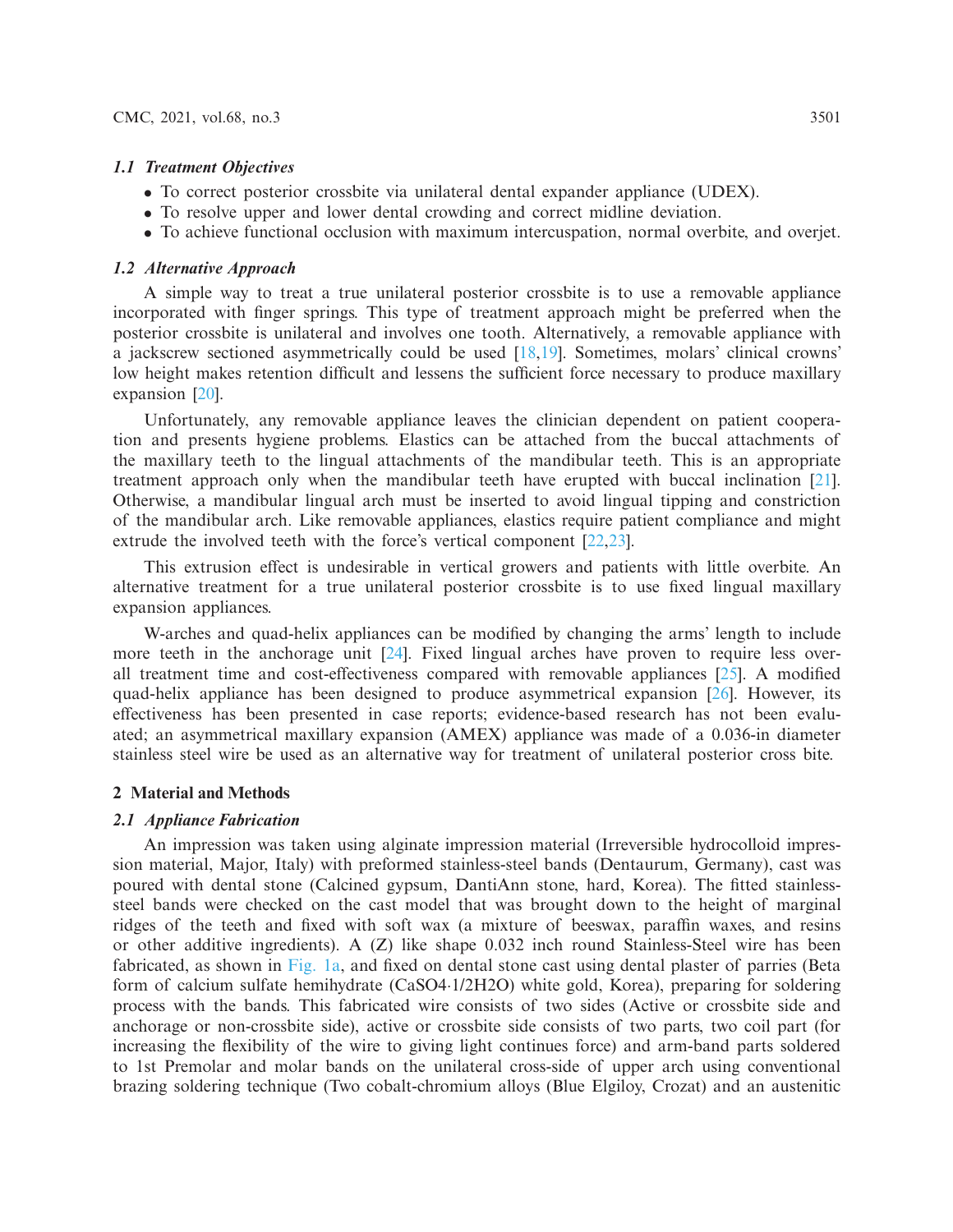stainless-steel alloy (Remanium) were soldered by an electrochemically generated hydrogen-oxygen flame forming an overlapped joint design. For characterization of the soldered joint testing procedures included microhardness tests, metallographic examination, tension-shear tests, and surface analysis of the fractured joints by scanning electron microscopy. For any given soldering technique with an overlapped joint design, the correct joint length is determined by the ratio  $t/s = 3$  $(t =$  overlapped length; s = diameter of the smaller wire) [\[27\]](#page-12-0), the bands help in controlling unwanted flaring effect on teeth during expansion, as showing in [Fig. 1b,](#page-4-0) this part of appliance consider as active part that used to correct the unilateral cross bite. Anchorage side consists of zigzag shape wire part (used to increase the acrylic pad's retention that covered zigzag wire by orthodontic cold-cure acrylic resin (Methyl methacrylate, the polymerization of which is induced by chemical activation only, has been identified by varied terminology. The term "autopolymer" is a misnomer, since any polymerization is an automatic phenomenon, which occurs spontaneously under certain conditions, Orthocryl, Dentaurum, Germany) [\[28](#page-12-1)] using Sprinkle Technique leaving about 2 mm space between wire and cast to let the acrylic covered all around the wire, as shown in [Fig. 1e](#page-4-0) and arm-band part soldered to 1st Premolar and molar bands on the non-crossed side of upper dental arch using conventional brazing soldering technique, this part of expander considers as anchorage part that received the support from the teeth and hard palate. After completing the fabrication process, the appliance was finished and polished very well using a carbide acrylic bur in the lathe, remove any acrylic flash and bulk, and place a small black bristle brush polishing lathe at low speed. Place pumice and disinfectant into pan. Using a generous amount of pumice, polish the stippled areas; place a large black bristle brush in the polishing lathe at high speed. Wet a rag wheel designated for use with pumice. At high speed with generous amounts of pumice, Polish all polishing appliance acrylic pad areas. As shown in [Fig. 1c.](#page-4-0)

#### *2.2 Case Presentation*

An eighteen years old female attended a clinic for an orthodontic consultation. Medical and dental history had been taken and showed no abnormality or diseases. Extraoral examination shows normal symmetrical facial form with well facial proportion and straight profile; intraoral examination shows moderate crowding in upper and mild crowding in the lower arch with normal overjet and overbite, except for bilateral crossbite on upper arch at Premolar and molar area. In compliance with radiation protection criteria, especially for growing individuals, panoramic and cephalometric evaluations (using WebCeph analysis digitalized computer program) showed no orthodontic or skeletal problems, [Fig. 2a.](#page-5-0) The treatment focused on the resolution of bilateral dental crossbite and dental crowding. During treatment, a significant problem was the quid helix appliance was broken (between solder and bands) from the left side, and the patient could not come to the clinic due to COVID 19 pandemic lockdown. She returned after two months, unilateral cross bite at the left side of the dental arch has been developed at 1st molar and premolars.

At that time, orthodontists were forced to develop an idea to solve this unilateral cross bite. During that period, the patient had maintained good oral hygiene according to orthodontists' recommendations. Otherwise, it would be easy for food or other debris to be stuck within the attachment resulting in malodor, inflammation, or infection.

Treatment started after scaling and polishing the teeth using non-fluoridated pumice; an active Quad-Helix appliance was inserted with Roth type brackets (slot 0.022 inch, Discovery, Dentaurum, Germany) with 0.014-inch Nickel-titanium (NITI) archwire (Dentaurum, Germany) as shown in [Fig. 2b.](#page-5-0) Expansion with leveling and alignment provides many advantages as they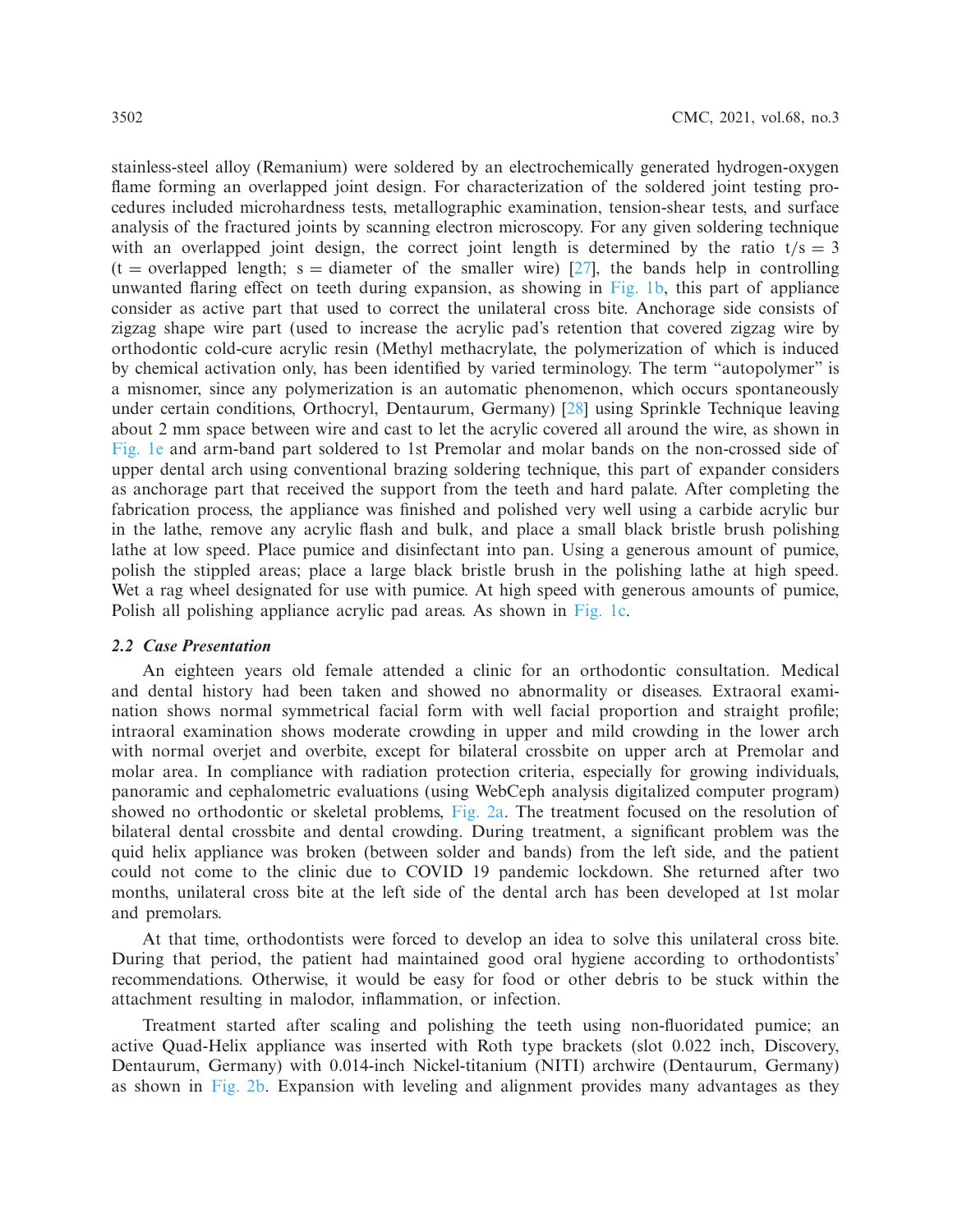reduce treatment time, provide more control expansion with less flaring dental effect, and better retention at the end of expansion as the archwire keeps the final shape of the arch with or without the expander. At one point in time, a patient came to the clinic with a broken quid-helix, as mentioned previously.



<span id="page-4-0"></span>**Figure 1:** Fabrication steps of unilateral dental palatal expander (UDEX). (a) Cast with bands and Z-like shape wire; (b) soldering technique; (c) final appliance

The newly designed unilateral dental expander (UDEX) idea came at that time to fix this problem as the patient had unilateral posterior crossbite at the broken side (left side) of the dental arch and non-cross posterior teeth at the other side (right side) of the dental arch. This appliance provides unilateral expansion without effect on the non-cross side of the dental arch. Regarding the biomechanics, a single force is directed through the center of resistance (*C*rs). The tooth feels a tendency to translate or displace as all tooth points feel the same amount in the same direction of the applied force. Commonly, a single point force cannot be applied to act directly through (*C*rs) and must be used at the bracket. When a force does not act through (*C*rs) of a tooth, the tooth rotates. The rotational tendency, or moment, produced by force not working through (*C*rs) is expressed as the force's moment  $(M)$ . The magnitude of  $(M)$  is measured as the magnitude of the force (F) multiplied by the perpendicular distance (d) between the line of the force and (*Crs*)  $(M = F * d)$  [\[29\]](#page-12-2). An activated unilateral dental, palatal expander was inserted (activation by withdrawing the active side using thumb and index fingers till the band's palatal aspect came in front of the buccal aspect of premolars and molar teeth and reactivated every three months). Fixation of the bands on upper 1st premolars and molars was performed using glass ionomer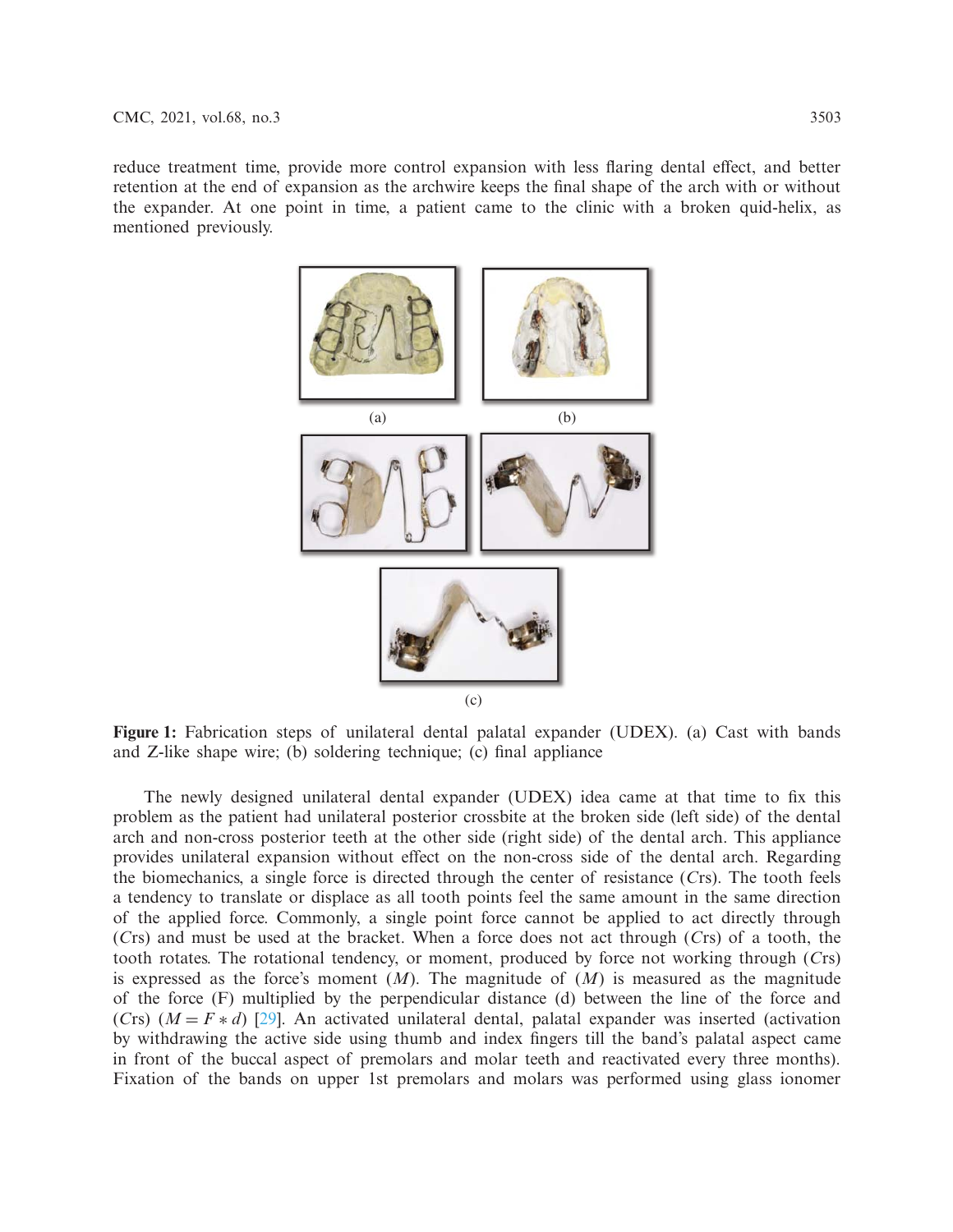cement (this helped control rotation and unwanted extrusion effect during active expansion) (GC, Japan) inactive status shown in [Fig. 2b.](#page-5-0)



<span id="page-5-0"></span>**Figure 2:** Treatment progress using: (a) Intraoral images with OPG and cephalometric radiography; (b) quad-helix appliance; (c) (UDEX) appliance progression; (d) final result and permanent and VFR retainer

The expansion process was controlled by exerting the calculated expansion amount on both sides using Vernier Caliper to measure the distance from central fossa of Premolar, molar to mid palatine raphe at each side (active side and anchorage side) after correcting the unilateral crossbite (activated two times and left for retention for two months). The case was finished with normal arch form, CI I molars and canine relationship, overjet, overbite, and coincide midline.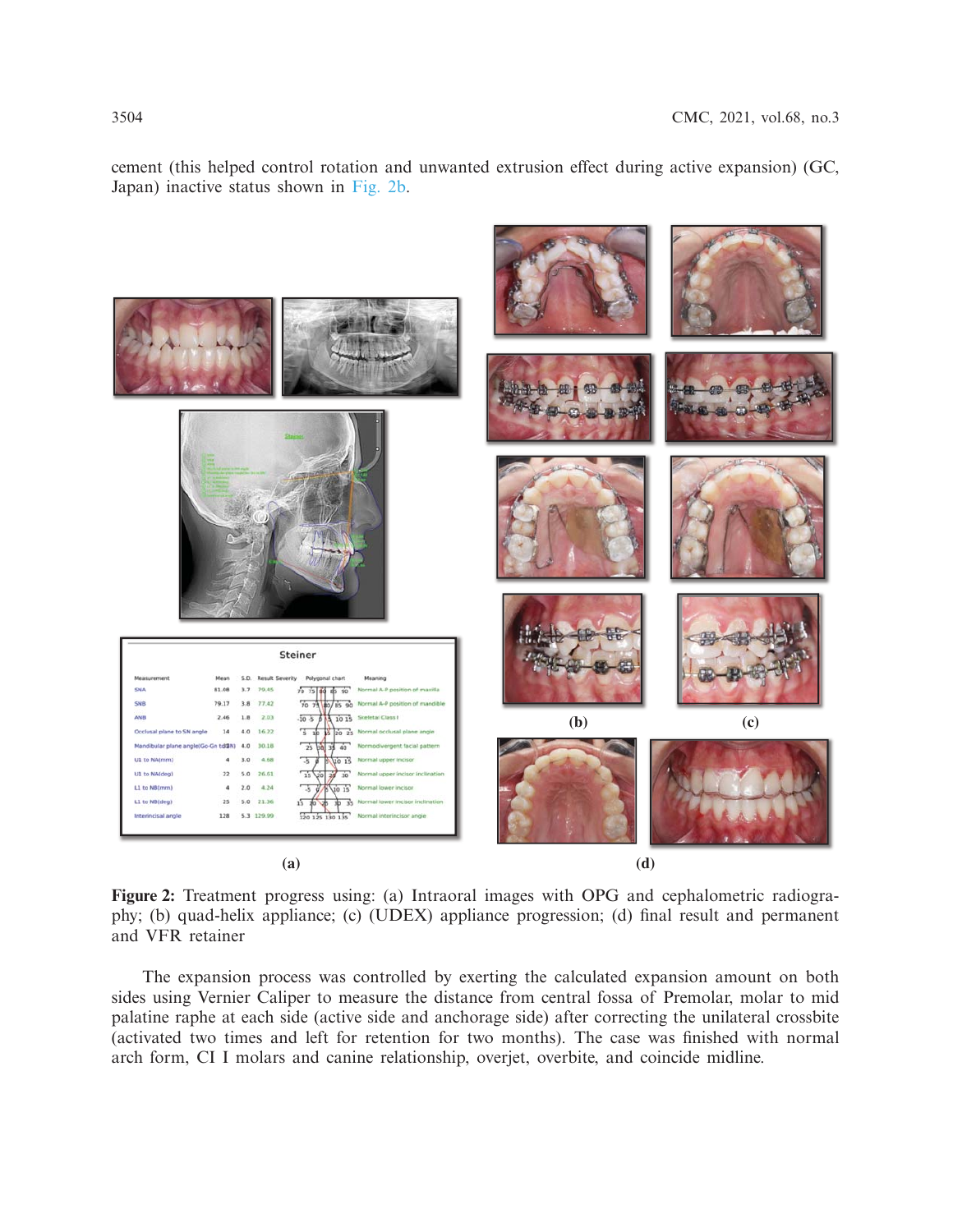Brackets were deboned after 15 months of active treatment. Teeth well cleaned from remaining adhesive using finished carbide bure and fluoridated pumice for both arches. Fixed bonded retainer was fixed for both arches, extended from upper left to right canine for both arches, and VFR retainer (Vacuum formed retainer, polypropylene or polyvinylchloride (PVC) material) for upper arch only. The retention period was sustained for at least two years for bonded fixed retainer and six months full time, and another six months partial time for VFR retainer.

# **3 Results**

The unilateral dental expander appliance was generally well tolerated by the patients. Orthodontic treatment lasted for (15) months (much less than usually expected). Obtained Class I molar and canine relationships in both sides along with uncrossed dental arches, normal overbite, and overjet with well leveled and aligned teeth with maximum intercuspation as it confirmed by clinical results and radiographic OPG (Orthopantomogram, cephalometric radiograph) analyzed used WebCeph digitalizing computerized program) images, as shown in [Fig. 3.](#page-6-0) The patient exhibited more expansion on the unilateral cross bite side than on the anchorage side.



| Steiner                             |       |      |                        |                                          |                                   |  |  |
|-------------------------------------|-------|------|------------------------|------------------------------------------|-----------------------------------|--|--|
| Measurement                         | Mean  | S.D. | <b>Result Severity</b> | Polygonal chart                          | Meaning                           |  |  |
| <b>SNA</b>                          | 81.08 | 3.7  | 78.05                  | 90<br>75 80 85<br>70                     | Normal A-P position of maxilla    |  |  |
| <b>SNB</b>                          | 79.17 | 3.8  | 77.10                  | 70 73 80/85 90                           | Normal A-P position of mandible   |  |  |
| <b>ANB</b>                          | 2.46  | 1.8  | 0.95                   | $-10.5$<br>1015                          | Skeletal Class I                  |  |  |
| Occlusal plane to SN angle          | 14    | 4.0  | 14.92                  | 75<br>Ys.<br>1 <sub>b</sub>              | 20 25 Normal occlusal plane angle |  |  |
| Mandibular plane angle(Go-Gn tr88N) |       | 4.0  | 31.52                  | $\overline{25}$<br>130<br>38<br>40       | Normodivergent facial pattern     |  |  |
| U1 to NA(mm)                        | 4     | 3.0  | 4.82                   | <b>uo</b> 15<br>Ŋ<br>$\cdot$ s           | Normal upper incisor              |  |  |
| U1 to NA(deg)                       | 22    | 5.0  | 26.04                  | 15<br>$\overline{30}$<br>vo<br>Х         | Normal upper incisor inclination  |  |  |
| L1 to NB(mm)                        | 4     | 2.0  | 2.26                   | М<br>$5\sqrt{10}$ 15<br>.5               | Normal lower incisor              |  |  |
| L1 to NB(deg)                       | 25    | 5.0  | 21.47                  | $\overline{15}$<br>35<br>Ġ.<br>э'n<br>3b | Normal lower incisor inclination  |  |  |
| Interincisal angle                  | 128   |      | 5.3 131.53             | 120 125 130 135                          | Normal interincisor angle         |  |  |

<span id="page-6-0"></span>**Figure 3:** Radiographic final results (OPG and cephalometric)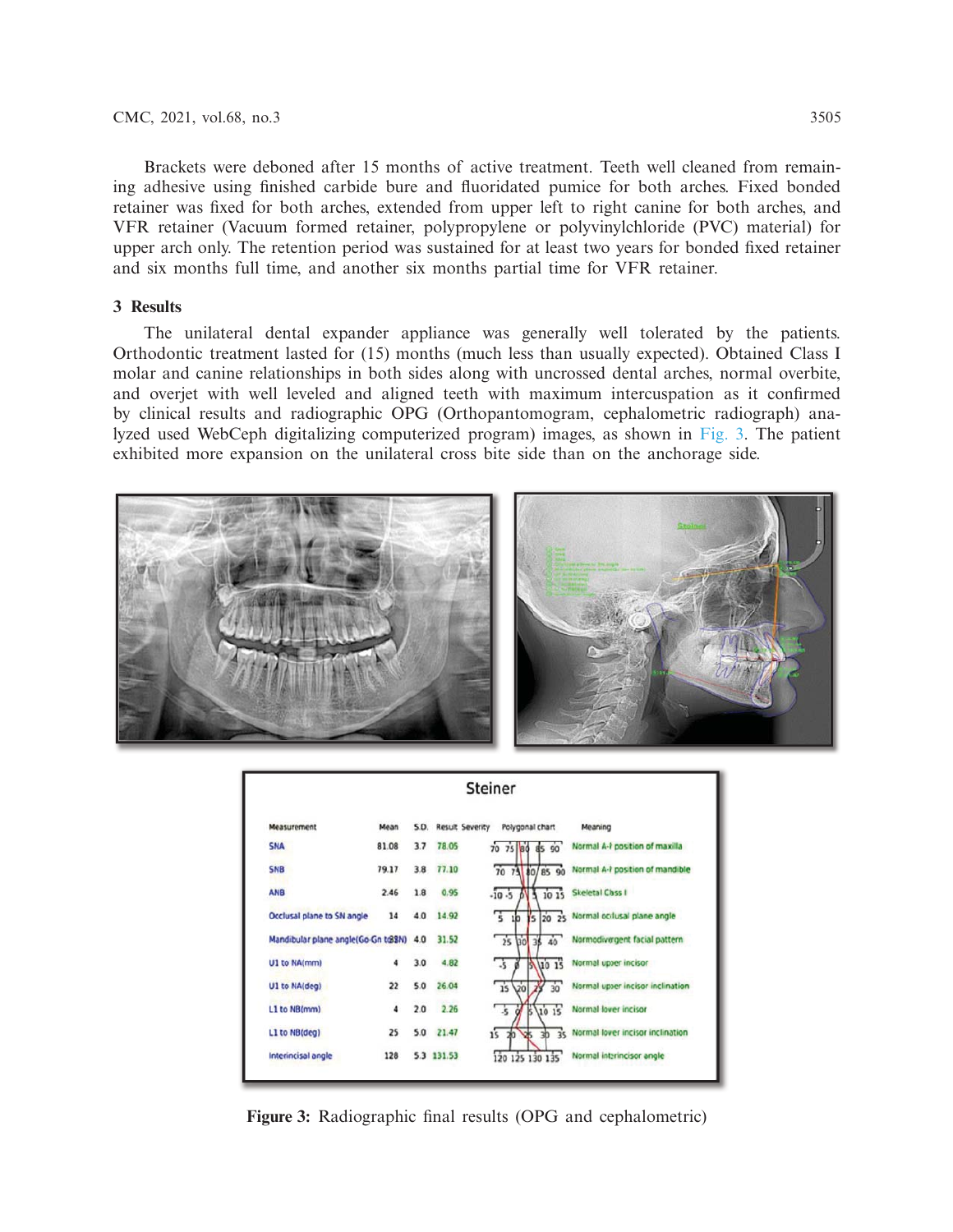This expansion could be verified by observing or photographically method that includes seeing the original midlines of the upper and lower arches and posterior teeth buccolingual relation with the antagonistic teeth, as shown in [Fig. 4.](#page-7-0)



<span id="page-7-0"></span>**Figure 4:** Photographical method for verification of (UDEX) appliance expansion accuracy

Also, using dental cast analysis method, that measured inter-maxillary premolars and molar width on the dental cast and compared the expansion amount at crossed and non-crossed side of upper maxillary arch from mid-palatal raphe (MPR) to the cusp tips (CT) of premolars and molars using Vernier Caliper (from MPR to right side (CT) of premolars and molars (non-crossed side), and from left MPR to right side (CT) of premolars and molars (crossed side) in [Fig. 5.](#page-7-1) The measured amount of expansion from both sides of the maxillary dental arch to mid-palatal raphe are compared before and after use of (UDEX) appliance. This study shows well expansion in crossed side as it increases about 2.5 mm at the 1st Premolar, 2.4 mm at the 2nd Premolar, and 3.5 mm at the molar. In non-crossed sideshow neglected unwanted movement. As shown in the [Tab. 1.](#page-8-0)

<span id="page-7-1"></span>

**Figure 5:** Dental cast analysis method shown final result after (UDEX) appliance application ∗Black line (midline or MRF), blue line (distance from MRF to CF on non-crossed side), yellow line (distance from MRF to CF on crossed side)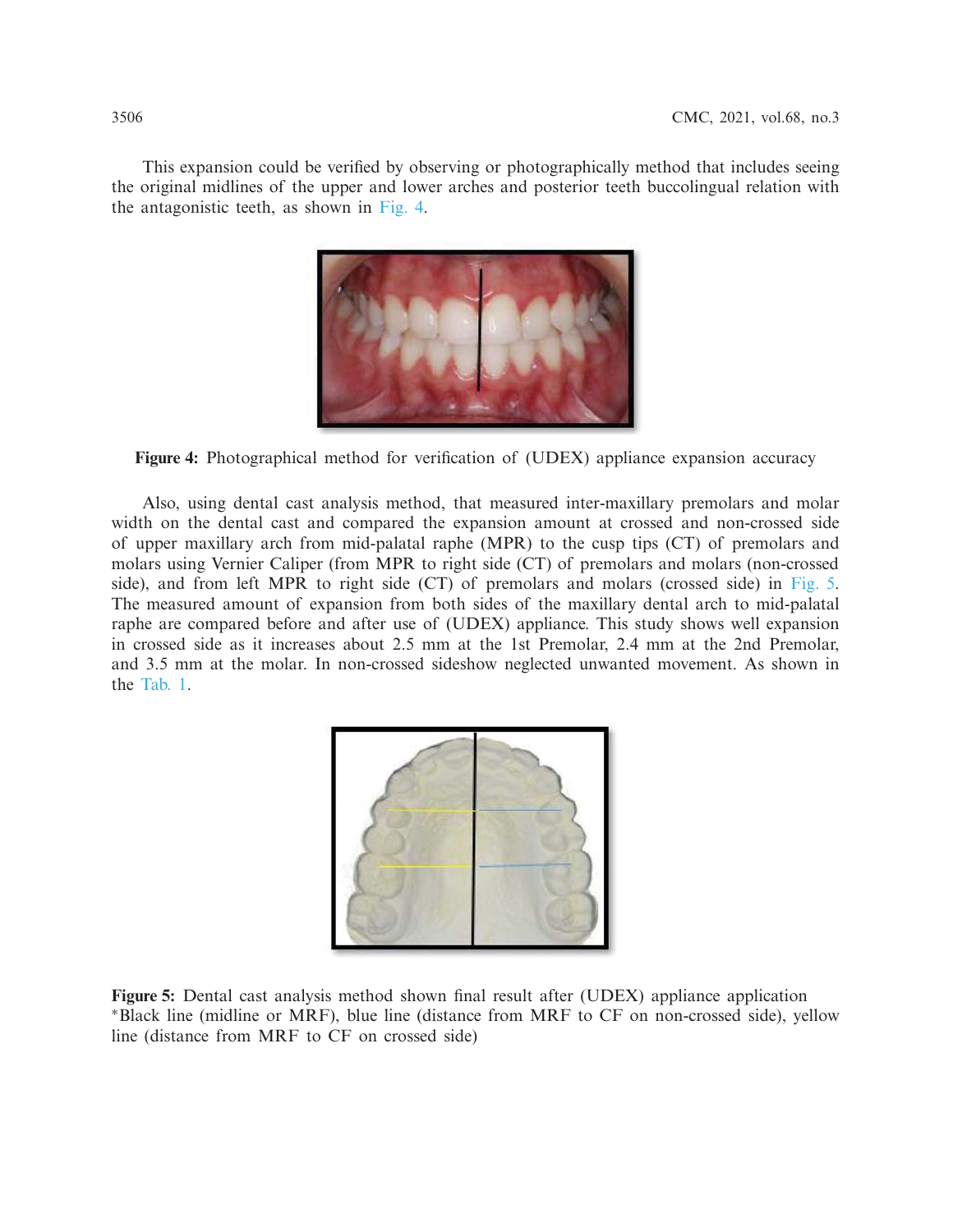| Arch width            | Before expansion                                               |                        | After expansion                                  |                                           |  |
|-----------------------|----------------------------------------------------------------|------------------------|--------------------------------------------------|-------------------------------------------|--|
|                       | Right (MPR)-(CT) Left (MPR)-(CT)<br>(non-crossed side)<br>(mm) | (crossed side)<br>(mm) | $Right (MPR)-(CT)$<br>(non-crossed side)<br>(mm) | Left (MPR)-(CT)<br>(crossed side)<br>(mm) |  |
| $(4-4)$ premolar 14.3 |                                                                | 14.3                   | 14.4                                             | 16.7                                      |  |
| $(5-5)$ premolar 17.1 |                                                                | 17.1                   | 17.2                                             | 19.5                                      |  |
| $(6-6)$ molar         | 20.3                                                           | 20.3                   | 20.4                                             | 23.8                                      |  |

<span id="page-8-0"></span>**Table 1:** Arch measurement before and after expansion. ∗MPR (Mid-palatal raphe) CT (Cusp tips)

#### **4 Discussion**

The unilateral posterior cross bites can be detected by careful diagnosis. Also, knowledge of the treatment variables and their results is essential in successful orthodontic treatment. The selection of the appliance and its method of use are also important. This study evaluated the effects of the new unilateral dental expander (UDEX) in treating true unilateral posterior cross bite.

The purpose of this appliance is to achieve differential expansion just in the cross side without effect on the non-crossed side of the maxillary dental arch by exerting light and continuous force [\[30\]](#page-12-3). This appliance was designed to reinforce the anchorage of the non-cross bite side teeth by including an acrylic pad to receive more anchorage from the hard palate in addition to the dental anchorage. It is known that light and continuous force produces better physiologic adaptation, more excellent stability, and less relapse potential than other forces [\[30](#page-12-3)[,31\]](#page-12-4).

Dental Materials, the science that deals with the materials used in dentistry, their physical, mechanical & chemical properties, and their manipulation as such properties are related to proper selection and use by the dentist their physical, mechanical  $\&$  chemical properties. A science that deals with physical, mechanical, and biological properties of dental materials and their oral environment interactions. This helps select materials for particular clinical/laboratory applications; and allows him to manipulate it effectively. Therefore, the main challenge for centuries has been developing and selecting ideal dental materials to withstand the oral environment's adverse conditions. Fabric was used to fabricate (UDEX) appliances more than available in all dental clinics. It marked its easy to manipulate, well compatible with oral structure, and tolerated by the patient.

New technology benefits from the cloud-based network to help prevent and manage diseases by monitoring patients at all times using wireless sensors, cameras, or other input devices [\[32\]](#page-12-5). Computer-Aided Design/Computer-Aided Manufacturing (CAD/CAM), 3-Dimensional (3-D) Printing, Cone Beam Computed Tomography (CBCT), Digital records, Digital Radiography, Digital Impressions, and Teledentistry all are digital technologies utilized in nowadays dentistry that helps in diagnoses, treatment, and monitoring patients and could be part of the IoT network in dental practice [\[33](#page-12-6)].

Used 3D scanning device with a 3D printer with nanoscale ability to produce more accurate models on the nanoscale level. The collected data could be shared with ease anywhere, anytime with the IoT network to be analyzed, stored, and used to treat and monitor patients. After scanning the plaster casts, we will save a digital copy to the system. This digital copy could be sent to any clinic in the world via an IoT network to be analyzed; after being analyzed, it will create a diagnosis and treatment plan. Afterward, they could carry out the treatment plan after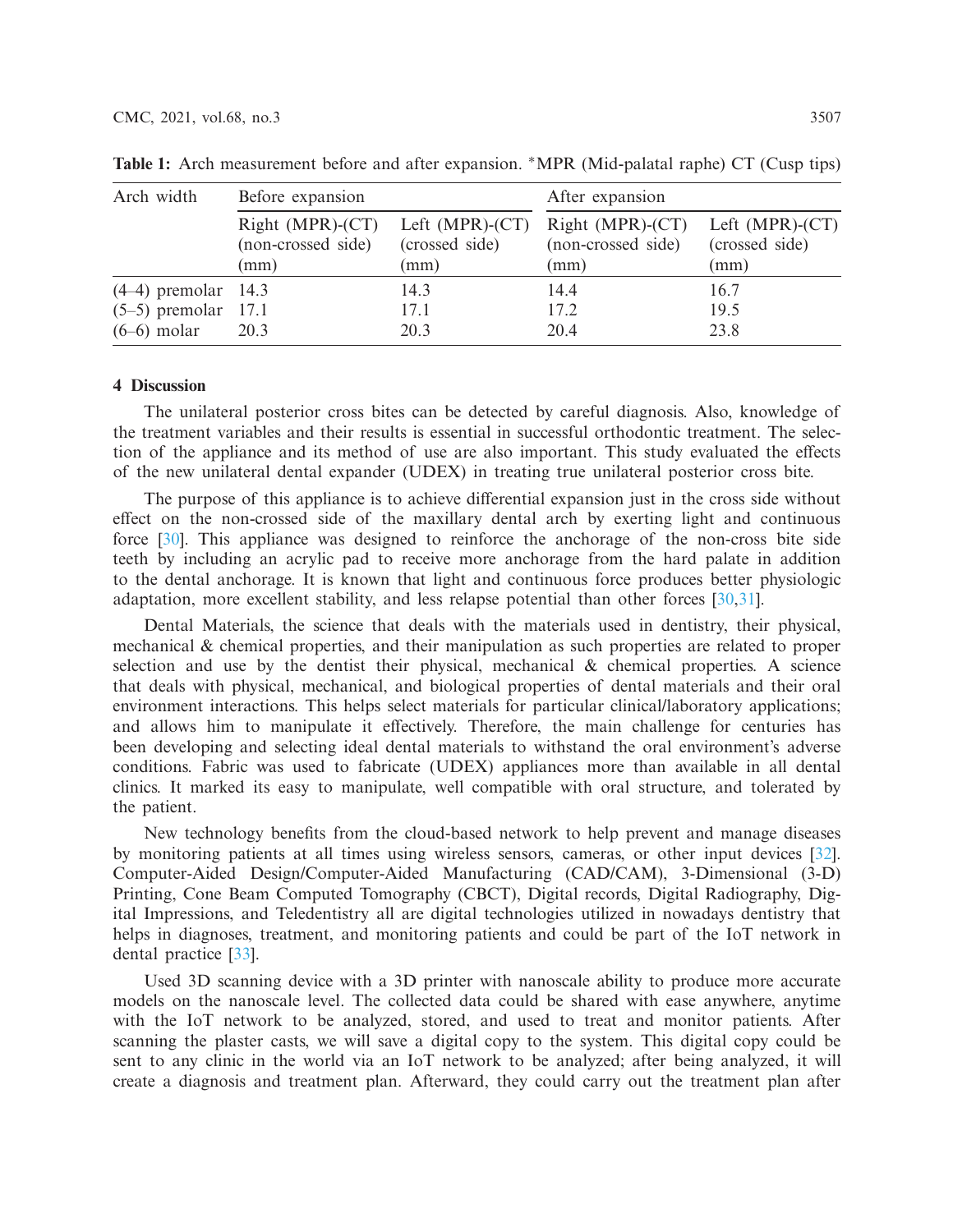the patients' consent. As an example of treatments that could be carried out in orthodontics, clear aligners depend on this new technology.

An orthodontic professional will analyze the scanned cast to give a treatment prescription. A 3D printer will then produce this prescription by printing 3D models to manufacture a specific set of clear aligners to treat the patient [\[34](#page-12-7)]. All these new technologies more than it's expensive it need allot of equipment's and experiences in works.

The new unilateral dental expander (UDEX) is simple, easy to fabricate, versatile, and useful to resolve an isolated cross bite. The advantages of this appliance are simple design, easy construction, minimal cost, and better results. It could also treat unilateral cross bite molar or Premolar as single tooth or multi teeth. In real practice, it is never too simple to obtain an asymmetric orthodontic movement of a molar or premolars due to the spatial position that the molars occupy in the oral cavity, being close to gums that can be damaged by bulky orthodontic appliances. Also, a more specific device will be easier to control, with less costs and less time to care, therefore much more tolerated by the patient and could be fabricated by an orthodontist or simple laboratory work is required. We can see a summary of the expected benefits of the new appliance in the [Tab. 2.](#page-9-0)

| Application aspect                       | Expected improvement          |
|------------------------------------------|-------------------------------|
| Treatment time duration                  | Decreased by $30\%$ to $50\%$ |
| Treatment cost                           | Decreased by 50% to 70%       |
| Customer satisfaction                    | Improved at least 100%        |
| Customer compliance needed               | Decreased by more than 40%    |
| Effectiveness of results                 | Close to $100\%$              |
| Safety issues caused by broken appliance | Decreased by more than $30\%$ |
| Ease of use by the patient               | Improved at least 200%        |
| Ease of Fabrication                      | Improved at least 200%        |

<span id="page-9-0"></span>**Table 2:** Summary of benefits for the new (UDEX) appliance

Posterior crossbite reflects deviations from ideal occlusion in the transverse plane of space. It could be either skeletal, dental, or functional cross bite: Skeletal cross bite it could be attributed to (1) Narrow maxilla but occasionally from an excessively wide mandible (2) Hemi mandibular hypertrophy (3) Surgical treated cleft lip and palate. Dental cross bite could be attributed to Premolar or molar erupted palatally or buccally due to crowding or early loss of deciduous second molar. Functional crossbite could be attributed to mandible displaced laterally due to occlusal interference (premature contact). Dental crossbite a patient with adequate palatal width (i.e., Normal width of palatal vault Inter-molar width is approximately equal to palatal width Palatal inclination of posterior teeth). In contrast, Skeletal crossbite, a patient with adequate palatal width (i.e., Narrow palatal vault inter-molar width is considerably larger than palatal width.

There may be buccal inclination of posterior teeth as a compensation for skeletal problem) (i.e., Narrow palatal vault inter-molar width is considerably larger than palatal width).

There may be the buccal inclination of posterior teeth as compensation for skeletal problems. Also, posterior crossbite could be unilateral or bilateral. Unilateral crossbite in centric relation and maximum intercuspation without a mandibular shift caused by narrow maxillary arch combined with a functional change, that, in close examination, usually is found due to bilateral constriction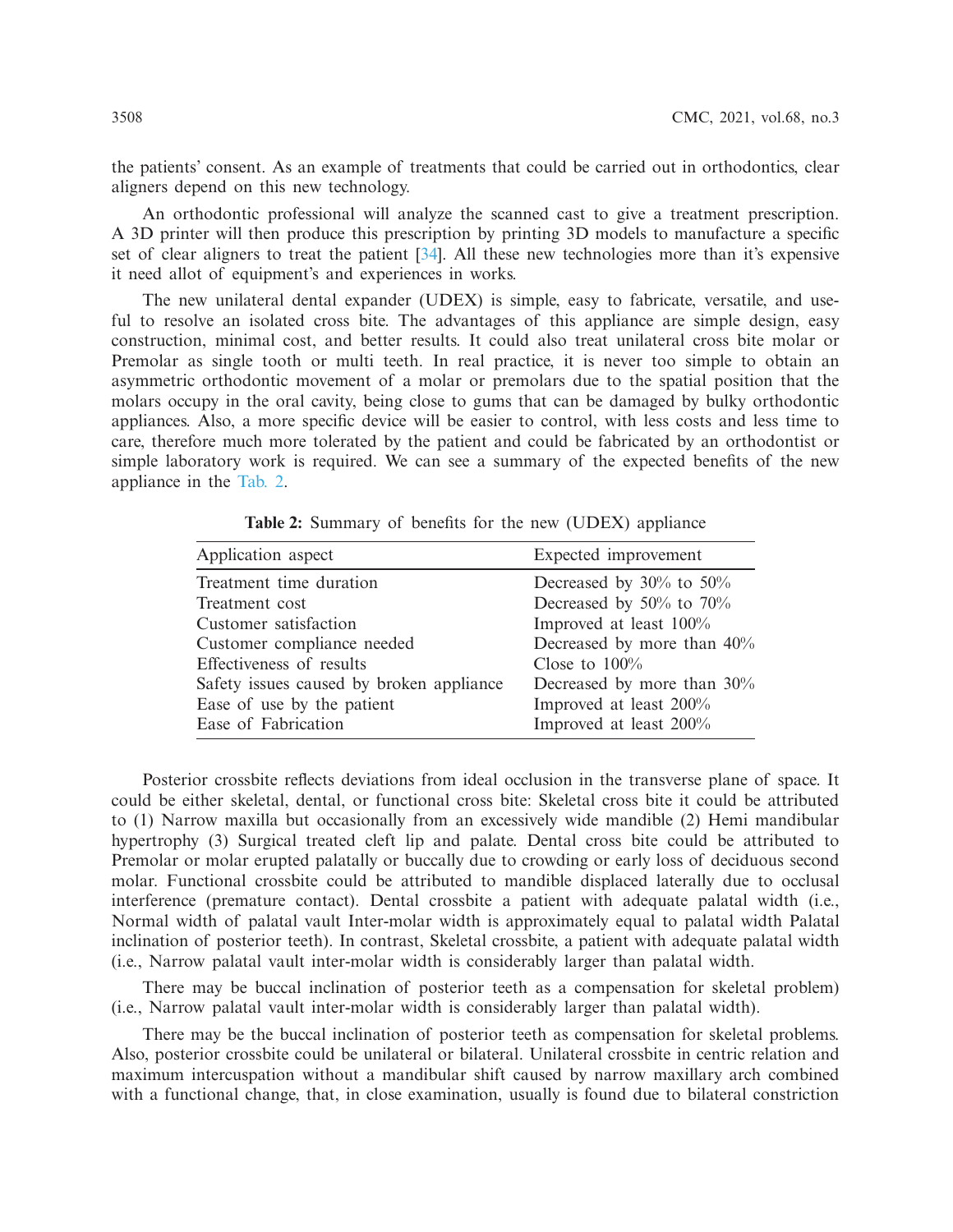of the maxillary arch and a shift of the mandible to one side on closure. It could be a single tooth crossbite or involved multiple teeth. Bilateral posterior crossbite attribute to more severe maxillary constriction may result in a bilateral crossbite without mandibular shift. For this, the new expansion appliance is considered as a maxillary unilateral dental buccal crossbite corrector.

# **5 Conclusion**

The new unilateral dental expander (UDEX) is an appliance proven to effectively treat true unilateral posterior crossbites as single molar or premolar tooth and multiple joint unilateral crossed posterior teeth. It could also easily modify it for future unilateral crossed purposes without effect on the non-cross side of the maxillary dental arch.

All unilateral crossbites were successfully treated with this appliance, and no crossbites were recorded at the end of the expansion treatment. This appliance was well tolerated by the patients and reduced the need for excessive patient compliance. It is also a simple appliance that is easy to fabricate, unexpansive, and provides well and practical biomechanics with superior stable results. Although cautious laboratory work is required, an orthodontist can efficiently perform by an orthodontist him/herself or sent to a lab. Technician.

Future research could be performed, adding more patients and clinical investigations. This study fabricated a handy, simple appliance using easy and available material in all dental clinics that an orthodontist can use. Intra-oral scanner or any digital program like computerized tomography (CT) and any scanning intra/extraoral and structure programs are used nowadays. Still, they are costly and not available in many dental clinics. The solution proposed by this research will solve such problems in the future.

**Funding Statement:** The authors received no specific funding for this study.

**Conflicts of Interest:** The authors declare that they have no conflicts of interest to report regarding the present study.

# **References**

- <span id="page-10-0"></span>[1] R. Fastuca, A. Michelotti, R. Nucera, V. D'anto, A. Militi *et al.,* "Facio-skeletal and dental changes resulting from rapid maxillary expansion," *Medicina*, vol. 56, no. 3, pp. 1–15, 2020.
- <span id="page-10-1"></span>[2] J. Z. Hernandez, R. A. Montero, M. C. Balana, E. Willaert and J. M. Gomis, "Relationship between unilateral posterior crossbite and human static body posture," *International Journal of Environmental Research and Public Health*, vol. 17, no. 15, pp. 1–10, 2020.
- <span id="page-10-2"></span>[3] G. Cossellu, A. Ugolini, M. Beretta, M. Farronto, A. Gianolio *et al.,* "Three-dimensional evaluation of slow maxillary with leaf expander *vs*. rapid maxillary arch and spontaneous mandibular response," *Applied Sciences*, vol. 10, no. 13, pp. 1–13, 2020.
- <span id="page-10-3"></span>[4] M. Cozzani, S. Antonini, D. Lupini, D. Decesari, F. Anelli *et al.,* "A new proposal: A digital flow for the construction of a has-inspired rapid maxillary expander (HIRME)," *Materials*, vol. 13, no. 13, pp. 1–8, 2020.
- [5] V. P. Singh and A. Sharma, "Epidemiology of malocclusion and assessment of orthodontic treatment need for Nepalese children," *International Scholarly Research Notes*, vol. 14, pp. 1–9, 2014.
- <span id="page-10-4"></span>[6] G. Fichera, A. Polizzi, S. Scapellato, G. Palazzo and F. Indelicato, "Craniomandibular disorders in pregnant worman: An epidemiological survey," *Journal of Functional Morphology and Kinesiology*, vol. 5, no. 2, pp. 1–12, 2020.
- <span id="page-10-5"></span>[7] A. Dawood, B. Marti, M. S. Jackson and A. Darwood, "3D printing in dentistry," *British Dentistry Journal*, vol. 219, no. 11, pp. 521–529, 2015.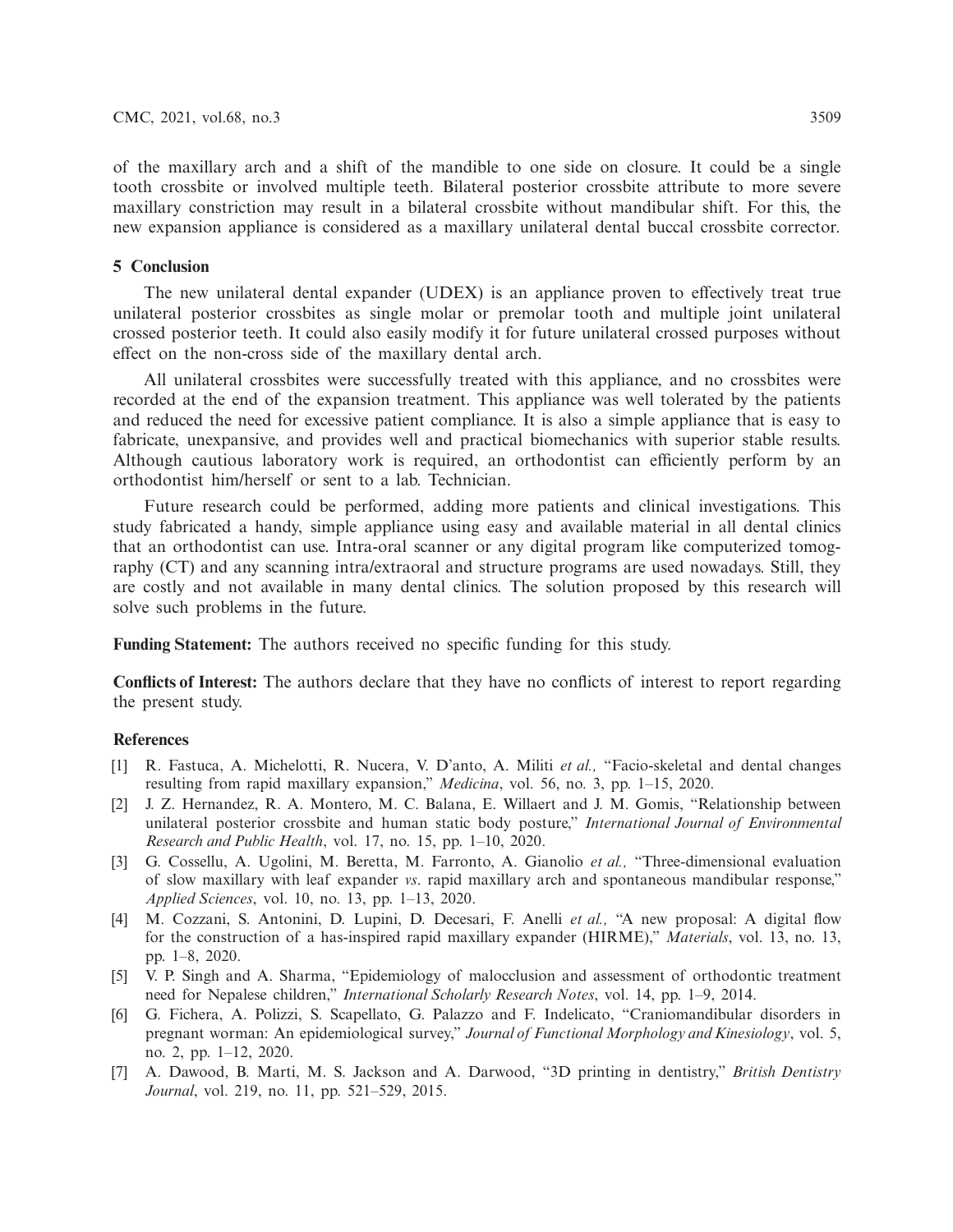- <span id="page-11-1"></span>[8] A. Abate, D. Cavagnetto, A. Fama, C. Maspero and G. Farranato, "Relationship between breastfeeding and malocclusion: A systematic review of the literature," *Nutrients*, vol. 12, no. 12, pp. 1–15, 2020.
- [9] M. S. Nowak, A. N. Wachol, D. Skaba, K. Wachol and A. K. Walach, "Use of ytterbium trifuoride in the field of microinvasive dentistry—An in vitro preliminary study," *Coatings*, vol. 10, no. 10, pp. 1– 10, 2020.
- <span id="page-11-0"></span>[10] A. H. Hassan, A. T. AlGhamdi, A. A. Al-Fraidi and A. Al-Hubail, "Unilateral cross bite treated by corticotomy-assisted expansion: Two case reports," *Head Face Medical*, vol. 6, no. 6, pp. 14–23, 2010.
- <span id="page-11-2"></span>[11] F. Spolar, M. Mason, A. D. Stefani, G. Bruno, O. Surace *et al.,* "Effects of rapid palatal expansion on chewing biomechanics in children with malocclusion: A surface electromyography study," *Sensors*, vol. 20, no. 7, pp. 1–10, 2020.
- [12] P. Agrawal, S. Kulkarni and N. Swamy, "Correction of unilateral posterior cross bite with functional mandibular shift: A case report," *Journal of Dentistry Applications*, vol. 1, pp. 309–311, 2016.
- <span id="page-11-3"></span>[13] A. Lindner, "Longitudinal study on the effect of early interceptive treatment in 4-year-old children with unilateral crossbite," *Scandinavian Journal of Dentistry Research*, vol. 97, no. 5, pp. 432–438, 1989.
- <span id="page-11-4"></span>[14] D. R. Myers, J. T. Barenie, R. A. Bell and E. H. Williamson, "Condylar position in children with functional posterior crossbites: Before and after crossbite correction," *Pediatric Dentistry*, vol. 2, no. 3, pp. 190–194, 1980.
- <span id="page-11-5"></span>[15] K. Biondi, P. Lorusso, R. Fastuca, A. Mangano, P. A. Zecca *et al.,* "Evaluation of masseter muscle in different vertical skeletal patterns in growing patients," *European Journal of Pediatric Dentistry*, vol. 17, no. 1, pp. 47–52, 2016.
- <span id="page-11-6"></span>[16] M. Pellegrino, S. Caruso, T. Cantile, G. Pellegrino and G. F. Ferrazzano, "Early treatment of anterior crossbite with eruption guidance appliance: A case report," *International Journal of Environmental Research and Public Health*, vol. 17, no. 10, pp. 1–10, 2020.
- <span id="page-11-7"></span>[17] G. Janson, M. R. Freitas, J. Araki, E. J. Franco and S. E. Barros, "Class III subdivision malocclusion corrected with asymmetric intermaxillary elastics," *American Journal of Orthodontics and Dentofacial Orthopedics*, vol. 138, no. 2, pp. 221–230, 2010.
- <span id="page-11-8"></span>[18] N. J. Betts, H. D. Vanarsdall and K. Barber, "Diagnosis and treatment of transverse maxillary deficiency," *International Journal of Adult Orthodon and Orthognath Surgery*, vol. 10, pp. 75–96, 1995.
- <span id="page-11-9"></span>[19] B. K. David and O. Matthew, "Unilateral posterior crossbite with mandibular shift: A review," *Journal of Canadian Dental Association*, vol. 71, no. 8, pp. 569–573, 2005.
- <span id="page-11-10"></span>[20] S. Melink, M. V. Vagner, I. Hocevar-Boltezar and M. Ovsenik, "Posterior crossbite in the deciduous dentition period, its relation with sucking habits, irregular orofacial functions, and otolaryngological findings," *American Journal of Orthodontics and Dentofacial Orthopedics*, vol. 138, no. 1, pp. 32–40, 2010.
- <span id="page-11-11"></span>[21] M. V. Ashith, S. Hegde, D. Umar, V. Amin and S. John, "Modified quad helix: A case report," *International Journal of Scientific Study*, vol. 2, no. 10, pp. 158–162, 2015.
- <span id="page-11-12"></span>[22] S. Perrota, G. L. Giudics, T. Bocchina, L. Califano and R. Valletta, "Orthodontics first in hemmimandibular hyperplasia," *International Journal of Environmental Research and Public Health*, vol. 17, no. 19, pp. 1–9, 2020.
- <span id="page-11-13"></span>[23] L. Granath and S. Peterson, "A modified palatal arch for treatment of unilateral functional crossbite in the primary dentition," *European Journal of Orthodon*, vol. 16, pp. 35–40, 1994.
- <span id="page-11-14"></span>[24] E. K. Ellen, B. J. Schneider and T. Selike, "A comparative study of anchorage in bioprogressive vs. standard edgewise treatment in class II correction with intermaxillary elastic force," *American Journal of Orthodontics and Dentofacial Orthopedics*, vol. 114, no. 4, pp. 430–436, 1998.
- <span id="page-11-15"></span>[25] A. Enacar and M. Ozgen, "Asymmetric maxillary expansion appliance (ABHE)," *Cleft Palate-Craniofacial Journal*, vol. 30, no. 4, pp. 416–417, 1993.
- <span id="page-11-16"></span>[26] P. Tarot, "Traitement multibague et dysfonctions craniomandibulaires: Contrôle de la position mandibulaire thérapeutique et séquences mécaniques multiband treatment and craniomandibular dysfunctions: Controling the therapeutic mandibular position and mechanical sequences," *International Orthodontics*, vol. 2, no. 4, pp. 279–318, 2004.